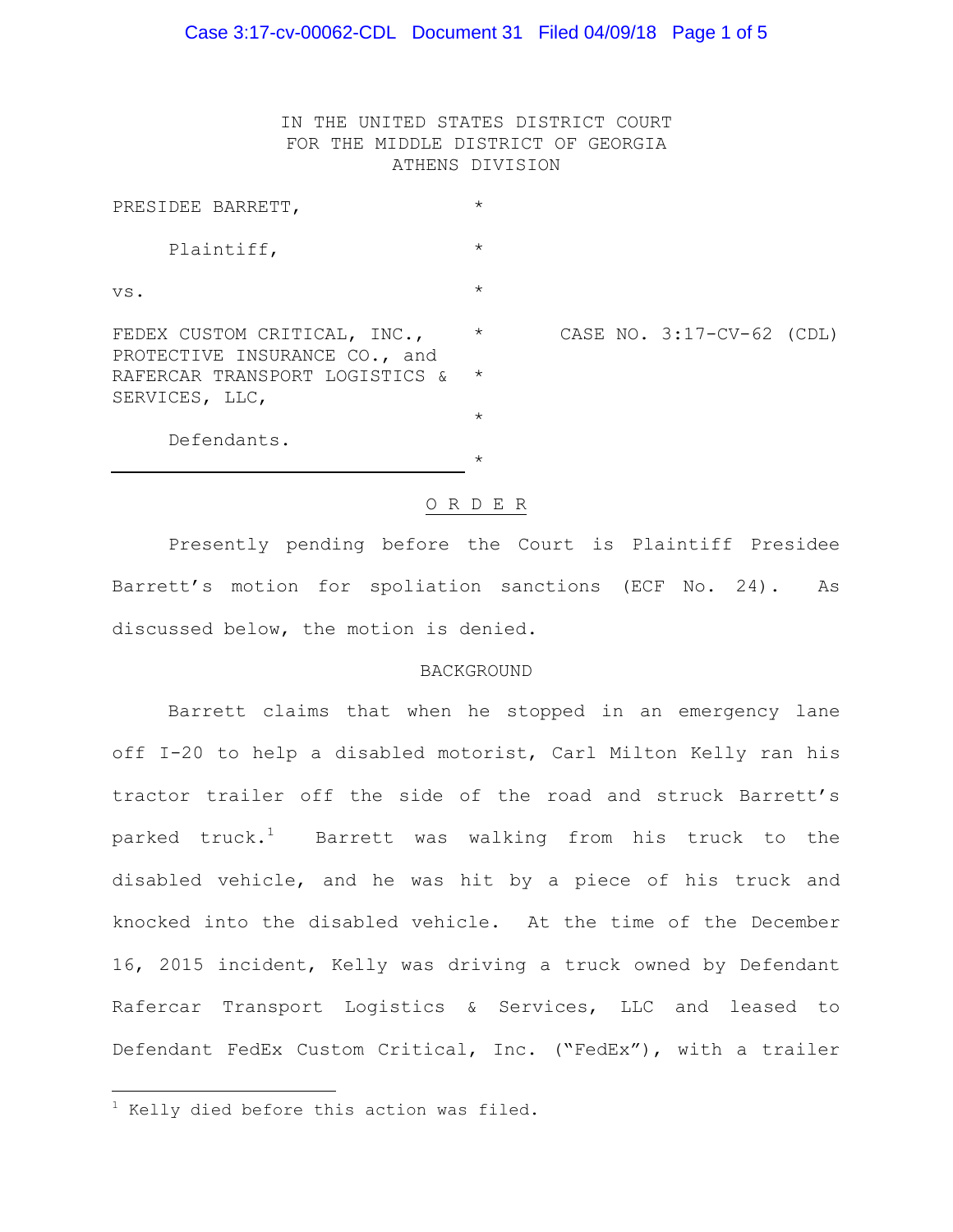# Case 3:17-cv-00062-CDL Document 31 Filed 04/09/18 Page 2 of 5

owned by FedEx. On December 28, 2015, Barrett's lawyer sent FedEx a letter notifying FedEx that Barrett sustained personal injuries and property damage as a result of the incident.

At the time of the incident, FedEx had two computer systems to keep track of its drivers and trucks. First, FedEx used a system called Omnitracs to keep data on its drivers. Using the Omnitracs system, drivers input their status (driving, on-duty not driving, off duty, or sleeper berth). It is undisputed that Kelly's Omnitracs data, which showed how many hours Kelly said he was on duty each day during the two weeks before the December 16, 2015 incident, was automatically purged after 180 days because FedEx's risk and legal departments did not instruct Omnitracs to preserve it.

Second, FedEx used a system called Pro Detail, which tracked the GPS location of each of its trucks. The Pro Detail data can be used to determine the drive time for each truck during a specified time period. Unlike Kelly's Omnitracs data, the Pro Detail data for Kelly's truck was preserved. Kelly only operated one truck when he accepted dispatched loads for FedEx, and he did not operate a truck under the operating authority of any motor common carrier other than FedEx. McCahan Aff. 11 12-14, ECF No. 25-1. Thus, the Pro Detail report for Kelly's truck shows the entire amount of time Kelly spent driving his truck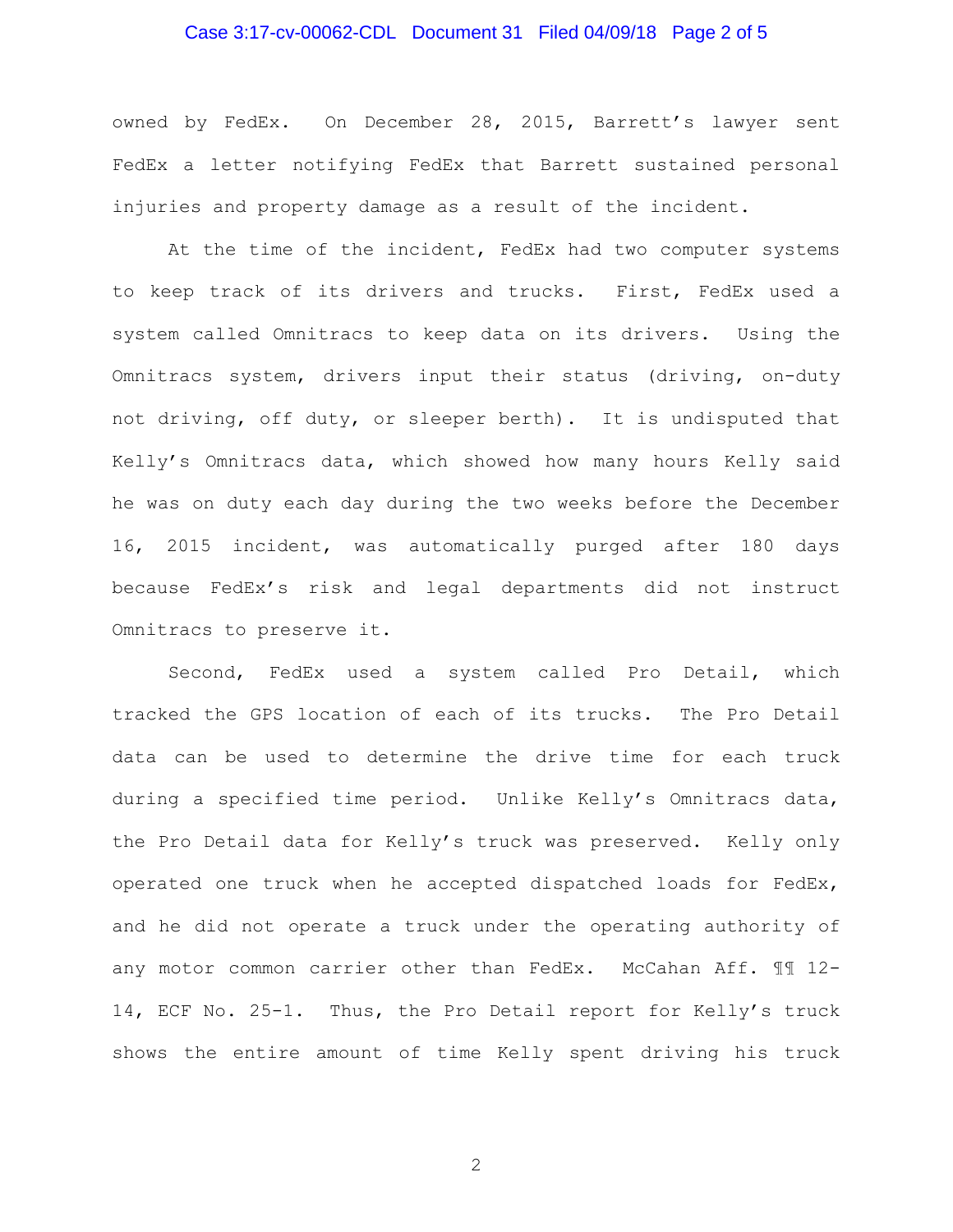### Case 3:17-cv-00062-CDL Document 31 Filed 04/09/18 Page 3 of 5

during the eight days before the December 16, 2015 incident: 41 hours and 40 minutes.<sup>2</sup> *Id.* ¶¶ 16-17.

### **DISCUSSION**

Barrett seeks spoliation sanctions based on FedEx's failure to preserve the Omnitracs data. Barrett argues that the Court should strike FedEx's answer as a sanction for failing to preserve the Omnitracs data. In the alternative, Barrett argues that FedEx should not be permitted to present evidence to contest Barrett's evidence on liability and punitive damages.

"Spoliation refers to the destruction or failure to preserve evidence that is necessary to contemplated or pending litigation." *Bath v. Int'l Paper Co.*, 807 S.E.2d 64, 68 (Ga. Ct. App. 2017) (quoting *Baxley v. Hakiel Indus., Inc.*, 647 S.E.2d 29, 30 (Ga. 2007)). "[F]ederal law governs the imposition of spoliation sanctions," although Georgia law provides guidance that the Court may consider. *Flury v. Daimler Chrysler Corp.*, 427 F.3d 939, 944 (11th Cir. 2005). Spoliation sanctions "are intended to prevent unfair prejudice to litigants and to insure the integrity of the discovery process." *Id.* The Court has "broad discretion" to impose sanctions for spoliation of evidence. *Id.* But, the most severe sanctions "are reserved

a<br>B

 $2$  Under the applicable federal regulations, a motor carrier may not "permit or require a driver of a property-carrying commercial motor vehicle" to drive if the driver has "been on duty 70 hours in any period of 8 consecutive days if the employing motor carrier operates commercial motor vehicles every day of the week." 49 C.F.R.  $$395.3(b).$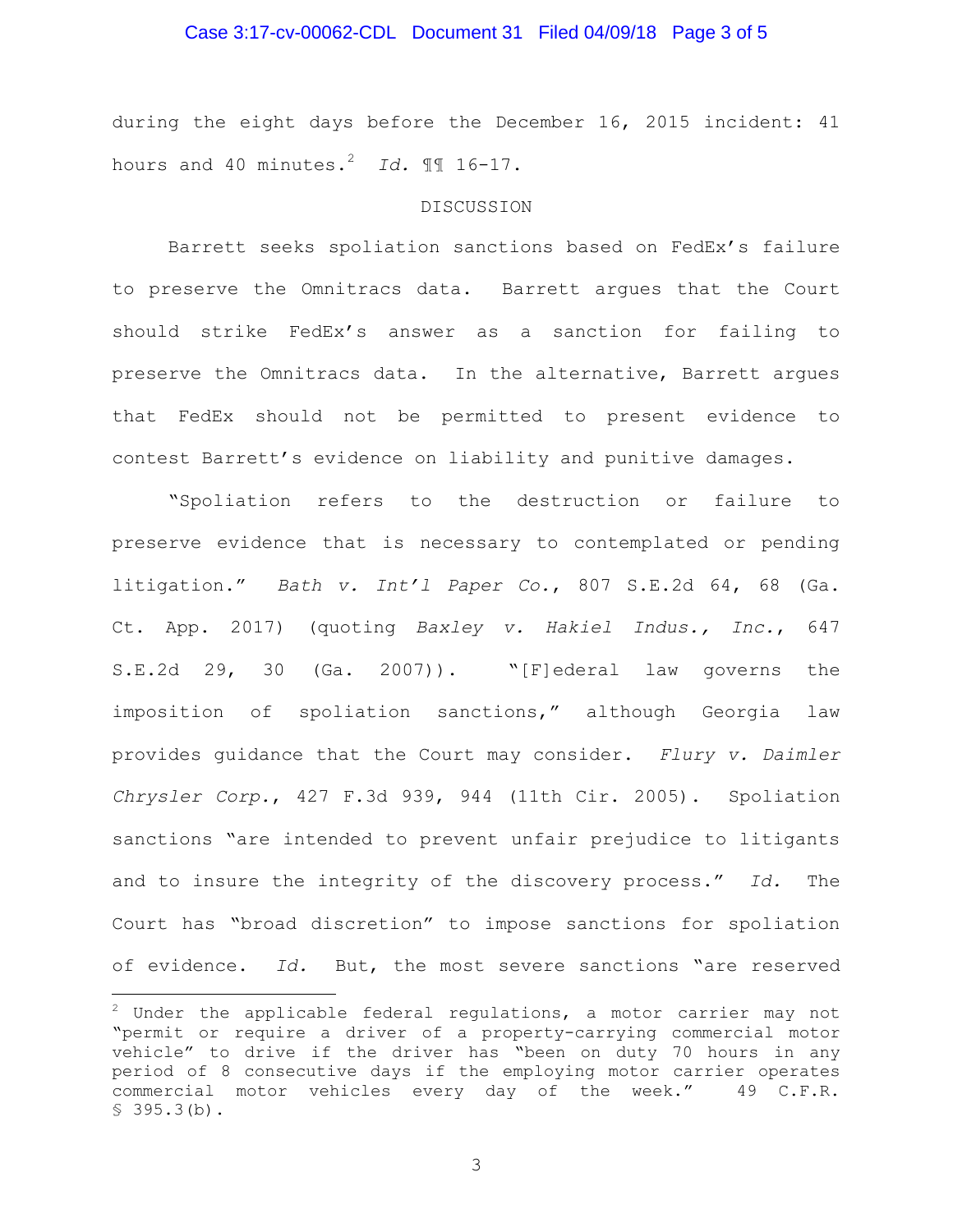## Case 3:17-cv-00062-CDL Document 31 Filed 04/09/18 Page 4 of 5

for 'exceptional cases,' generally only those in which the party lost or destroyed material evidence intentionally in bad faith and thereby prejudiced the opposing party in an uncurable way." *Cooper Tire & Rubber Co. v. Koch*, No. S17G0654, 2018 WL 1323994, at \*5 (Ga. Mar. 15, 2018) (quoting *Phillips v. Harmon*, 774 S.E.2d 596, 606 (Ga. 2015)).

In determining whether a sanction is warranted for spoliation, the Court may consider whether Barrett was prejudiced as a result of the destruction of the Omnitracs data, whether the prejudice can be cured, the practical importance of the evidence, whether FedEx acted in good or bad faith, and the potential for abuse if sanctions are not granted. *See Flury*, 427 F.3d at 945, 947 (listing these factors and finding uncurable prejudice where the plaintiff failed to preserve an allegedly defective vehicle in a crashworthiness case). Barrett contends that the Omnitracs data was central to his claim that Kelly was impaired due to fatigue at the time of the collision and that FedEx knew or should have known that it was dispatching an unsafe driver. If the Omnitracs data were the only evidence of Kelly's duty status during the days before the December 16, 2015 incident (as Barrett's brief suggests), Barrett might have a good argument for some type of spoliation sanction. But the Omnitracs data was *not* the only evidence of Kelly's duty status. As discussed above, the Pro Detail data provides Kelly's driving